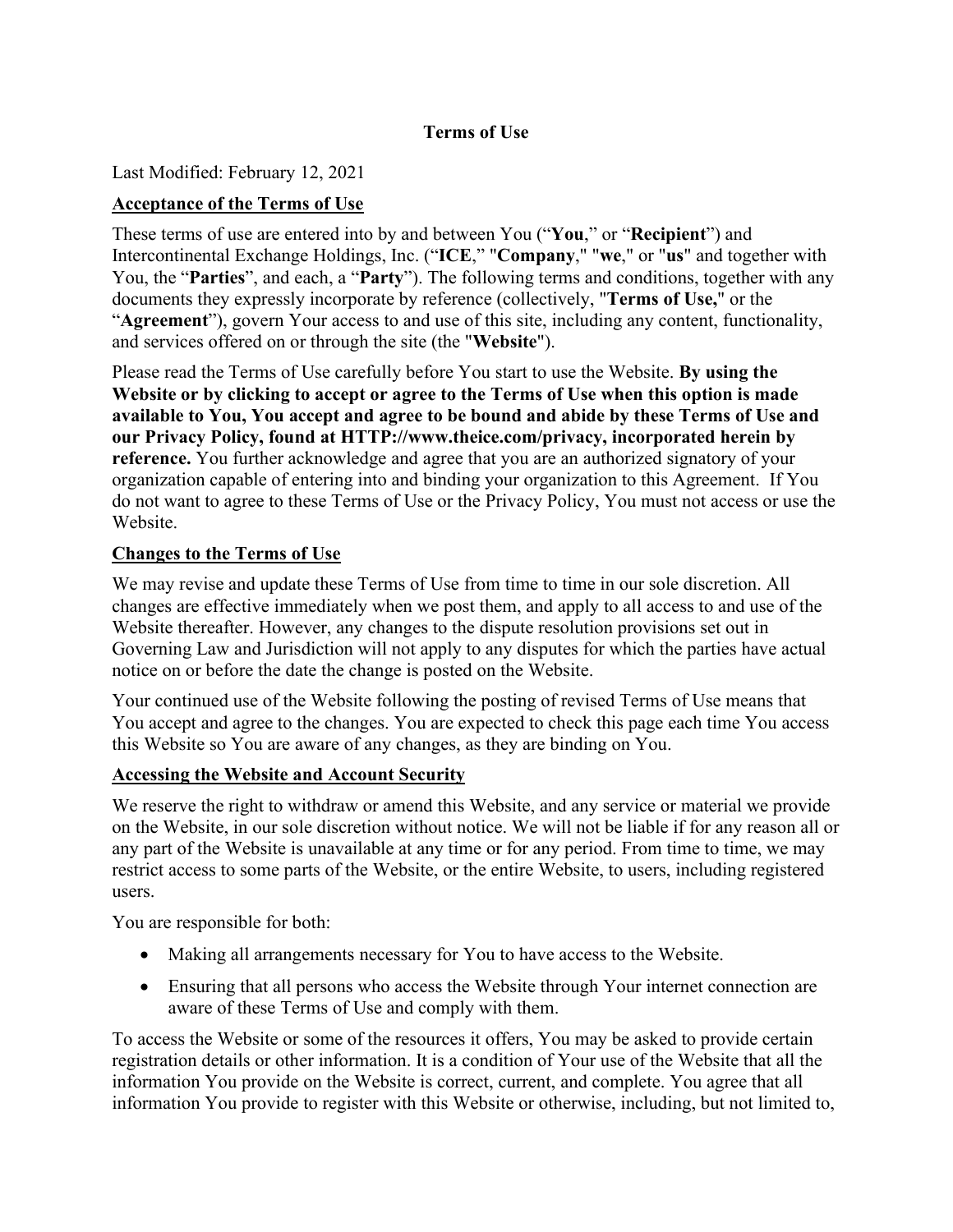through the use of any interactive features on the Website, is governed by our *Privacy Policy* HTTP://www.theice.com/privacy, and You consent to all actions we take with respect to Your information consistent with our Privacy Policy. Further, if You are a resident of the European Economic Area ("**EEA**") or any other jurisdiction subject to the European Union's General Data Privacy Regulation ("**GDPR**") You agree that any personal information You provide us in connection with Your use of the site is governed by our Additional Terms Relating To EU Subscribers found at

HTTP://www.theice.com/publicdocs/Additional Terms EU Subscribers.pdf.

If You choose, or are provided with, a user name, password, or any other piece of information as part of our security procedures, You must treat such information as confidential, and You must not disclose it to any other person or entity. You also acknowledge that Your account is personal to You and agree not to provide any other person with access to this Website or portions of it using Your user name, password, or other security information. You agree to notify us immediately of any unauthorized access to or use of Your user name or password or any other breach of security. You also agree to ensure that You exit from Your account at the end of each session. You should use particular caution when accessing Your account from a public or shared computer so that others are not able to view or record Your password or other personal information.

We have the right to disable any user name, password, or other identifier, whether chosen by You or provided by us, at any time in our sole discretion for any or no reason, including if, in our opinion, You have violated any provision of these Terms of Use.

#### **Confidentiality of Website Contents**

The Parties acknowledge that it may be necessary for ICE to provide to the Recipient certain information, including trade secret information and information considered to be confidential, valuable and proprietary by the ICE, and the Recipient desires to receive such information for the purpose of performing a due diligence review of ICE's information security controls (the "**Purpose**"). Accordingly, each Party accepts and agrees to be bound by the following provisions of this Agreement.

For purposes of this Agreement, the following definitions and clarifications shall apply:

(a) "**Confidential Information**" shall mean any data or information, without regard to form, that is of value to ICE and/or its subsidiaries or affiliates and is not generally known to competitors of ICE. To the extent consistent with the foregoing, Confidential Information includes, but is not limited to, lists (whether in written form or otherwise) of any information about ICE's executives, employees, and stockholders, research and marketing techniques, price lists, pricing policies, business methods, and contracts and contractual relations with ICE's customers, consultants, stockholders, and suppliers. Confidential Information also includes any information described in this paragraph [1(b)] which ICE obtains from another party and which ICE treats as proprietary or designates as confidential information, whether or not owned or developed by ICE. "**Trade Secrets**" shall be included within the definition of "**Confidential Information**". "**Trade Secret**" shall mean any information of ICE and/or its subsidiaries or affiliates, without regard to form, including, but not limited to, technical or nontechnical data, a formula, a pattern, a compilation, a program, a device, a method, a technique, a sample, a protocol, a drawing, a process, strategies, developmental and marketing strategies, financial data, financial plans, product plans, software programs (including the object and source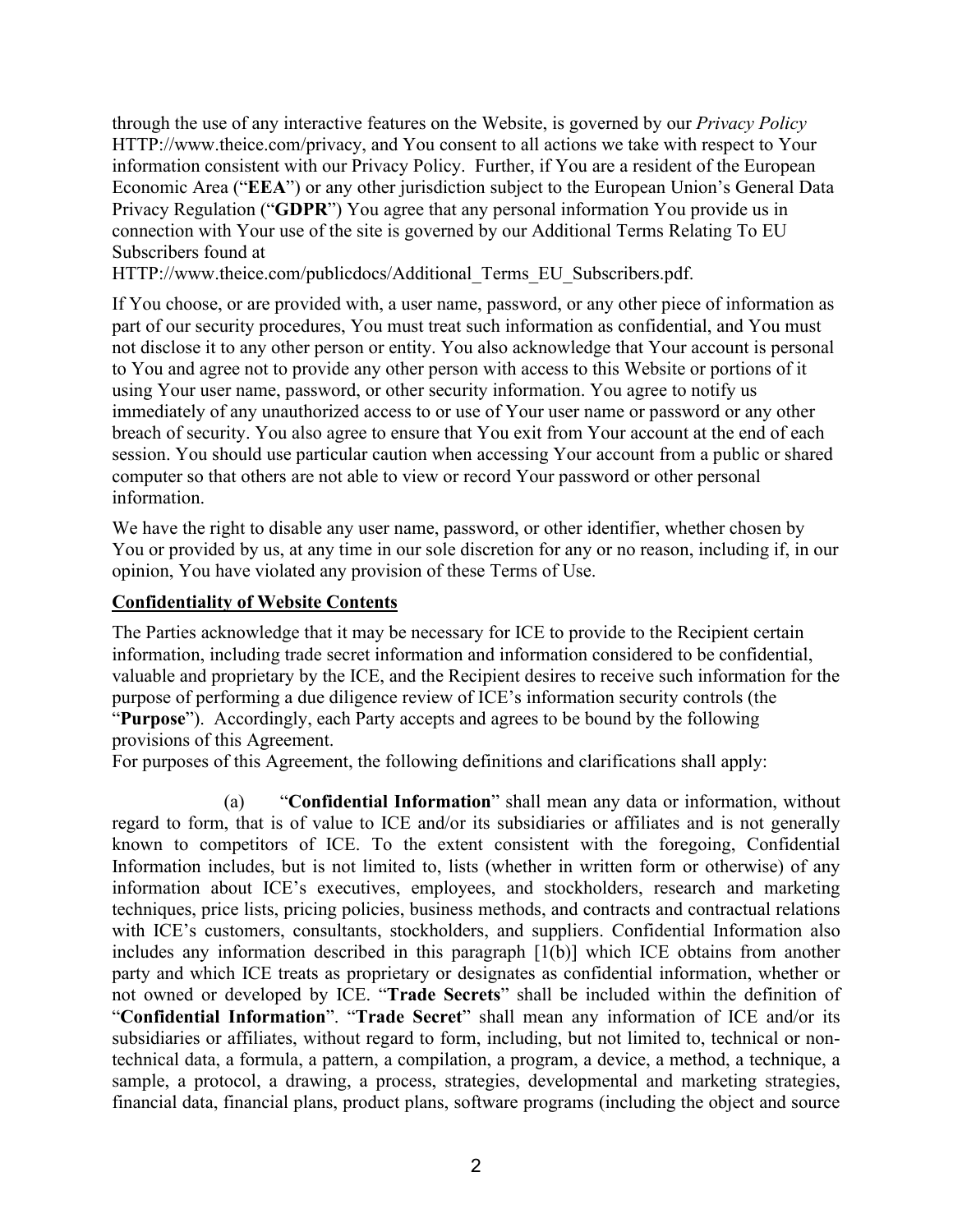code thereto) or a list of actual or potential customers or suppliers, which is not commonly known by or available to the public and which information (i) derives economic value, actual or potential, from not being generally known to and not being readily ascertainable by proper means by other persons who can obtain economic value from its disclosure or use and (ii) is the subject of efforts that are reasonable under the circumstances to maintain its secrecy. Trade Secrets also include any information described in this paragraph [1(a)] which ICE obtains from another party and which ICE treats as proprietary or designates as a trade secret, whether or not owned or developed by ICE.

(b) The terms "**Trade Secrets**" and "**Confidential Information**" shall not include any materials or information of the types specified in paragraphs [1(a)] and [1(b)] above to the extent that such materials or information: (i) through no act or failure to act by the Recipient, are or become publicly known or generally utilized by others engaged in the same business or activities in which ICE utilized, developed or otherwise acquired such information; or (ii) are lawfully known to the Recipient prior to ICE's disclosure, not having been obtained from ICE, and are evidenced by the Recipient's written records prepared prior to the effective date of this Agreement; or (iii) are lawfully received by the Recipient on a non-confidential basis from a third party having the right to disseminate such Confidential Information or Trade Secrets without restriction on disclosure by any legal, fiduciary, or contractual obligation.

(c) Failure to mark any of the Confidential Information or Trade Secrets as confidential shall not affect its status as a Trade Secret or Confidential Information under this Agreement.

(d) The Recipient shall not duplicate or copy any Trade Secrets or Confidential Information without the specific (on a case-by-case basis) consent of ICE.

(e) It is the intent of the parties that this Agreement protect the Trade Secrets and Confidential Information of ICE as well as the Trade Secrets and Confidential Information of ICE's subsidiaries and affiliates.

2. The Recipient's Obligations. The Recipient covenants and agrees that:

(a) The Recipient shall not, except as expressly authorized or directed by ICE, use, copy, or disclose, or permit any unauthorized person access to, any Confidential Information belonging to ICE or any third party.

(b) The Recipient shall not disclose any Confidential Information to any person or entity, except to the Recipient's representatives who (i) strictly need to know the Confidential Information to assist the Recipient, or act on its behalf, in relation to the Purpose of this Agreement; (ii) are informed in writing by the Recipient of the confidential nature of the Confidential Information and the existence and terms of this Agreement; and (iii) are subject to confidentiality duties or obligations to the Recipient that are no less restrictive than the terms and conditions of this Agreement (hereinafter, the "**Authorized Parties**"). The Recipient shall maintain a list of the Authorized Parties to whom Confidential Information has been disclosed (which list shall be provided to ICE upon request).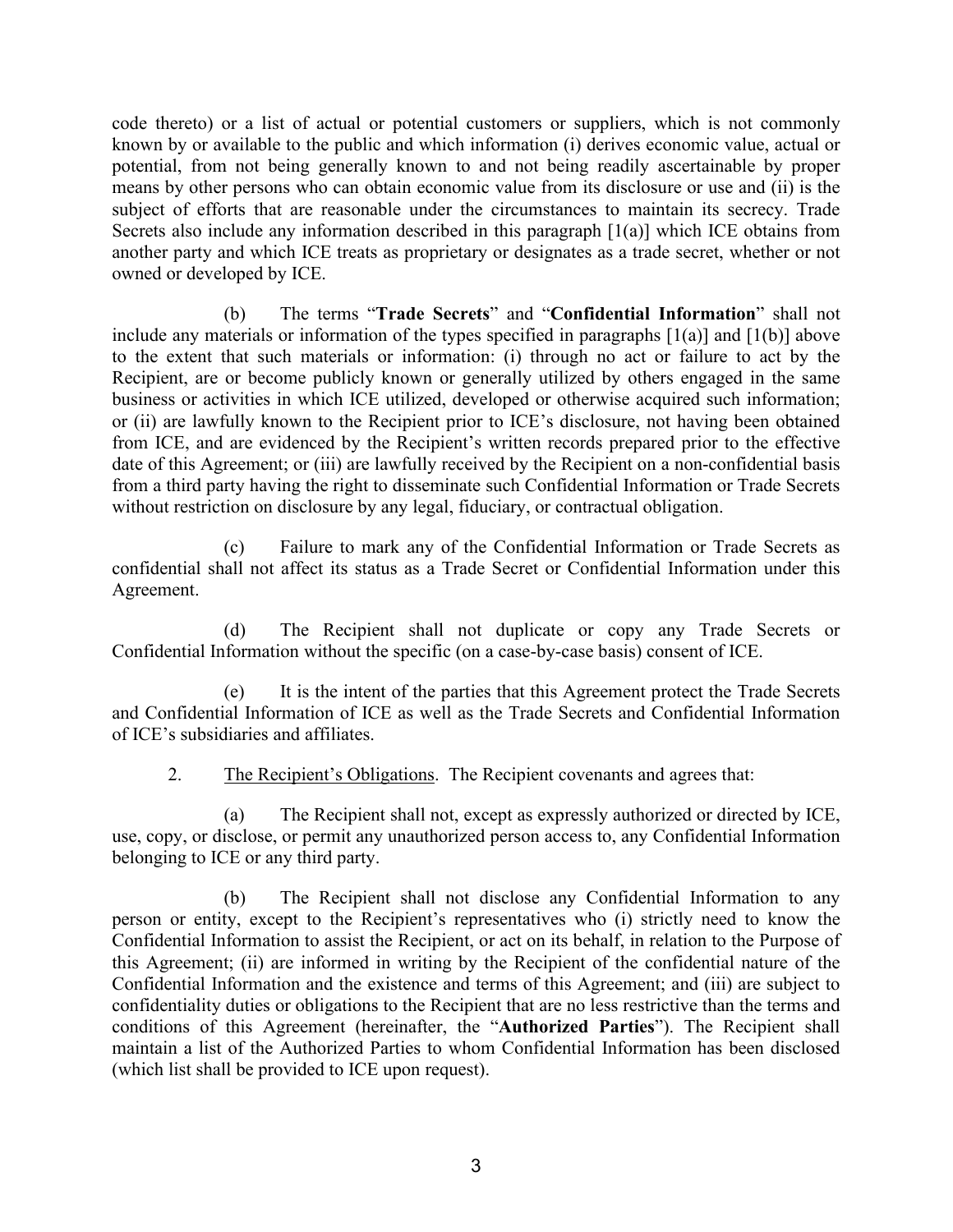(c) The Recipient acknowledges that ICE is a publicly-traded company with its common stock trading on the New York Stock Exchange under the ticker symbol "ICE". The Recipient further acknowledges that (i) it is aware that the United States securities laws prohibit any person who has material, non-public information about a company from purchasing or selling securities of such company, or from communicating such information to any other person under circumstances in which it is reasonably foreseeable that such person is likely to purchase or sell such securities, and (ii) it is familiar with the Securities Exchange Act of 1934, as amended (the "**Exchange Act**"), and the rules and regulations promulgated thereunder to the extent they relate to the matters referred to in this Agreement. The Recipient will not use or permit any third party to use any Confidential Information of ICE in contravention of the United States securities laws including, without limitation, the Exchange Act or any rules and regulations promulgated thereunder.

(d) In the event that the Recipient is required by applicable federal, state, or local law, regulation or a valid order issued by a court or governmental agency of competent jurisdiction to disclose any of the Confidential Information of ICE, the Recipient shall provide ICE with prompt oral and written notice, unless notice is prohibited by law (in which case such notice shall be provided as early as may be legally permissible), of any such requirement so that ICE may seek a protective order or other remedy, postpone disclosure for the maximum time period permitted under applicable law, and allow ICE the opportunity to seek a protective order or other appropriate remedy. The Recipient agrees to provide reasonable assistance in opposing such disclosure or seeking a protective order or other limitations on disclosure and shall cooperate with ICE in any reasonable efforts to obtain such remedies, but this provision shall not be construed to require the Recipient to undertake litigation or other legal proceedings on behalf of ICE. If, after providing such notice and assistance as required herein, the Recipient remains subject to a legal order to disclose any of the Confidential Information, the Recipient shall disclose, and, if applicable, shall require the Authorized Parties or other persons to whom such legal order is directed to disclose, no more than that portion of the Confidential Information which, on the advice of the Recipient's legal counsel, such legal order specifically requires and shall use commercially reasonable efforts to obtain assurances from the applicable court or agency that such Confidential Information will be afforded confidential treatment.

(e) Upon request of ICE and in any event upon the termination of the relationship between the Parties, expiration or termination of this Agreement, or conclusion of the Purpose, whichever occurs first, Recipient will deliver to ICE or destroy and certify in writing to ICE that such Confidential Information has been destroyed, at the Recipient's option, all memoranda, notes, records, tapes, documentation, disks, manuals, files or other documents, and all copies thereof, concerning or containing Confidential Information that are in the Recipient's possession or control, whether made or compiled by the Recipient or furnished to the Recipient by ICE. Each Party hereby agrees that it will not retain any copies, extracts or other reproductions in whole or in part of any received Confidential Information.

(f) The Recipient shall hold the Confidential Information in the strictest confidence, and take all appropriate measures to ensure that no unauthorized person shall have access to the Confidential Information and that all Authorized Parties having access refrain from making any unauthorized use or disclosure in violation of this Agreement. The Recipient shall comply with all applicable federal and state laws, rules and regulations protecting the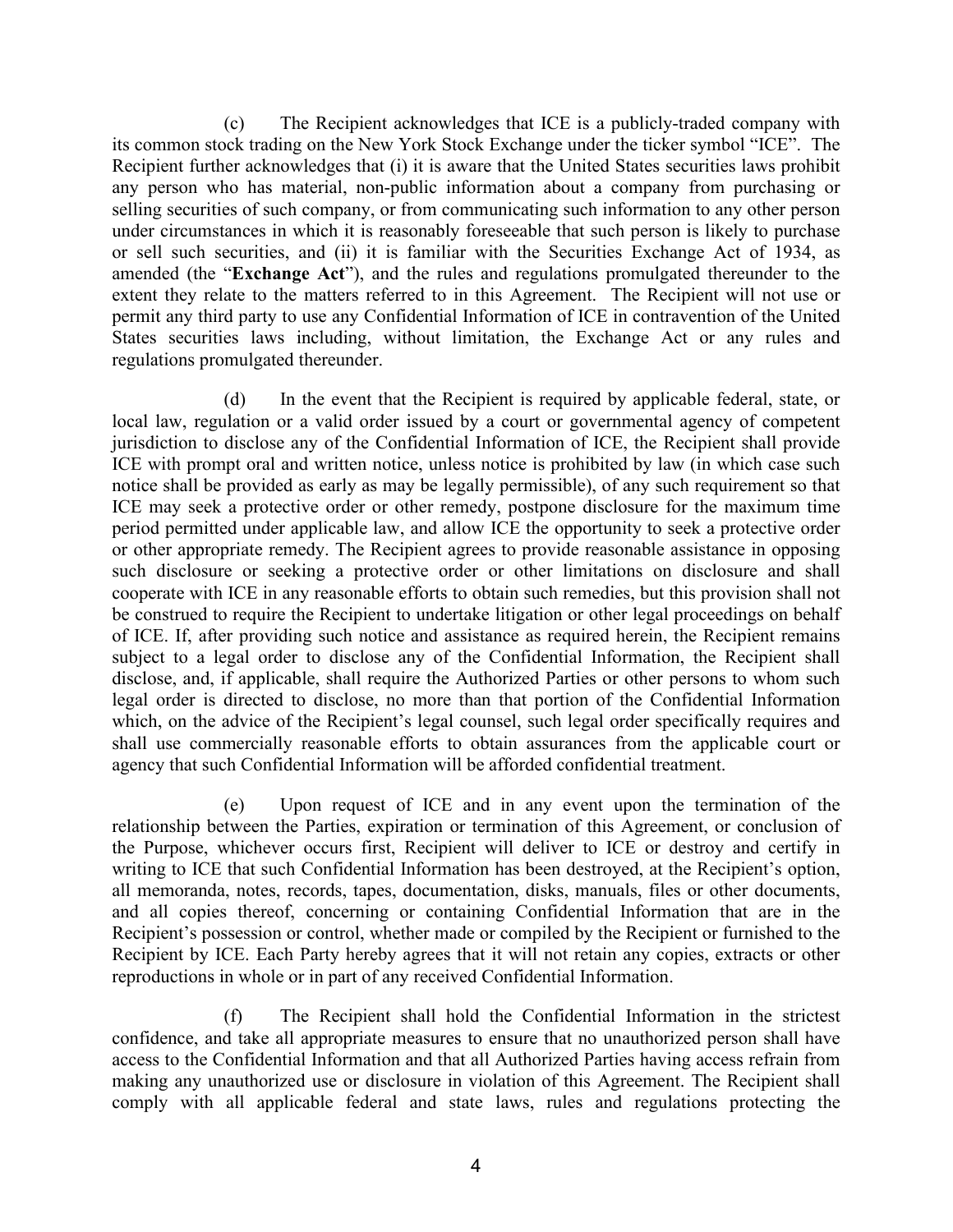Confidential Information and privacy rights of ICE, its customers and vendors, including, without limitation, Title V of the federal Gramm-Leach-Bliley Act and the federal Economic Espionage Act (18 U.S.C. Section 1831 et seq.), to the extent applicable.

(g) The Recipient will not reverse engineer, disassemble, decompile or copy Confidential Information. The Recipient shall not, directly or indirectly (including in the conduct of its business) use, or permit to be used, the Confidential Information obtained from ICE to ICE's detriment, whether or not the Recipient benefits from such detrimental use. The Recipient shall not sell, sublicense, assign, pledge, encumber, or otherwise transfer or dispose of any Confidential Information or any of the rights or obligations granted or imposed on the Recipient hereunder.

(h) The Recipient acknowledges that all Confidential Information of ICE is the exclusive property of ICE, and that this Agreement does not grant a license or option to the Recipient under any patent or other intellectual property rights held by ICE. The Website and its entire contents, features, and functionality (including but not limited to all information, software, text, displays, images, video, and audio, and the design, selection, and arrangement thereof) are owned by the Company, its licensors, or other providers of such material and are protected by United States and international copyright, trademark, patent, trade secret, and other intellectual property or proprietary rights laws.

You must not reproduce, distribute, modify, create derivative works of, publicly display, publicly perform, republish, download, store, or transmit any of the material on our Website, except for the Purpose.

You must not:

- Modify copies of any materials from this site.
- Use any illustrations, photographs, video or audio sequences, documents, or any graphics separately from the accompanying text.
- Delete or alter any copyright, trademark, confidentiality, or other proprietary rights notices from copies of materials from this site.

If You wish to make any use of material on the Website other than that set out in this section, please address Your request to: ICE-ThirdPartyDueDiligence@TheIce.com.

If You print, copy, modify, download, or otherwise use or provide any other person with access to any part of the Website in breach of the Terms of Use, Your right to use the Website will stop immediately and You must, at our option, return or destroy any copies of the materials You have made. No right, title, or interest in or to the Website or any content on the Website is transferred to You, and all rights not expressly granted are reserved by the Company. Any use of the Website not expressly permitted by these Terms of Use is a breach of these Terms of Use and may violate copyright, trademark, and other laws.

(i) The Recipient acknowledges that neither ICE nor any of its representatives makes any express or implied representation or warranty as to the accuracy or completeness of any Confidential Information provided hereunder, and the Recipient agrees that none of such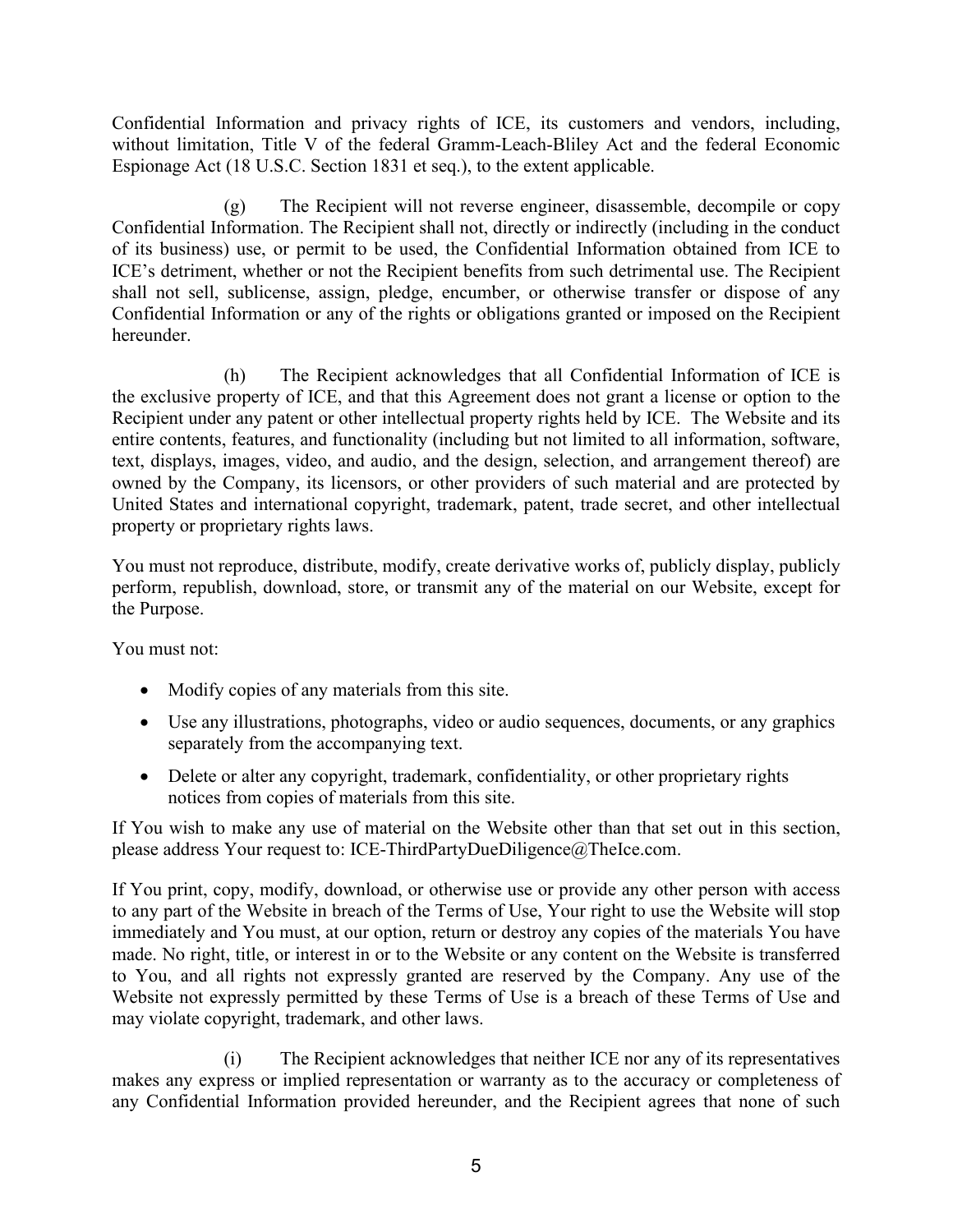persons shall have any liability to the Recipient or any of the Authorized Parties relating to or arising from the use of any Confidential Information by the Recipient or the Authorized Parties or for any errors therein or omissions therefrom.

(j) The Recipient shall comply with all applicable on-site access, remote access, and related security rules and procedures of ICE, to the extent applicable.

(k) The Recipient shall promptly notify ICE of any unauthorized disclosure of Confidential Information or other breaches of this Agreement by the Recipient or the Authorized Parties of which the Recipient has knowledge, and shall fully cooperate with ICE in any effort undertaken by ICE to enforce its rights related to any such unauthorized disclosure.

(l) The Recipient shall be responsible for any breach of this Agreement caused by any of the Authorized Parties.

(m) The Recipient shall not, except as required by applicable federal, state, or local law or regulation, and shall not permit the Authorized Parties to disclose to any person:

(i) that the Confidential Information has been made available to the Recipient or the Authorized Parties, or that it has inspected any portion of the Confidential Information;

(ii) that discussions or negotiations may be or are underway between the Parties regarding the Confidential Information or the Purpose, including the status thereof; or

(iii) any terms, conditions or other arrangements that are being discussed or negotiated in relation to the Confidential Information or the Purpose.

3. The Recipient's Representations and Warranties. The Recipient represents and warrants that:

(a) it will comply, and will require the Authorized Parties to comply, with all applicable federal, state, and local laws and regulations, and any applicable data protection laws or regulations.

(b) the performance of its obligations herein does not and will not violate any other contract or obligation to which the Recipient is a party, including covenants not to compete and confidentiality agreements.

(c) it has implemented and will continue to maintain sufficient information security protocols to secure and protect the confidentiality of all Confidential Information in the Recipient's or the Authorized Parties' possession or control.

4. Additional Agreements. Each Party recognizes and agrees that:

(a) The covenants and agreements contained herein shall inure to the benefit of, and may be enforced by, the lawful successors and permitted assigns of each Party and shall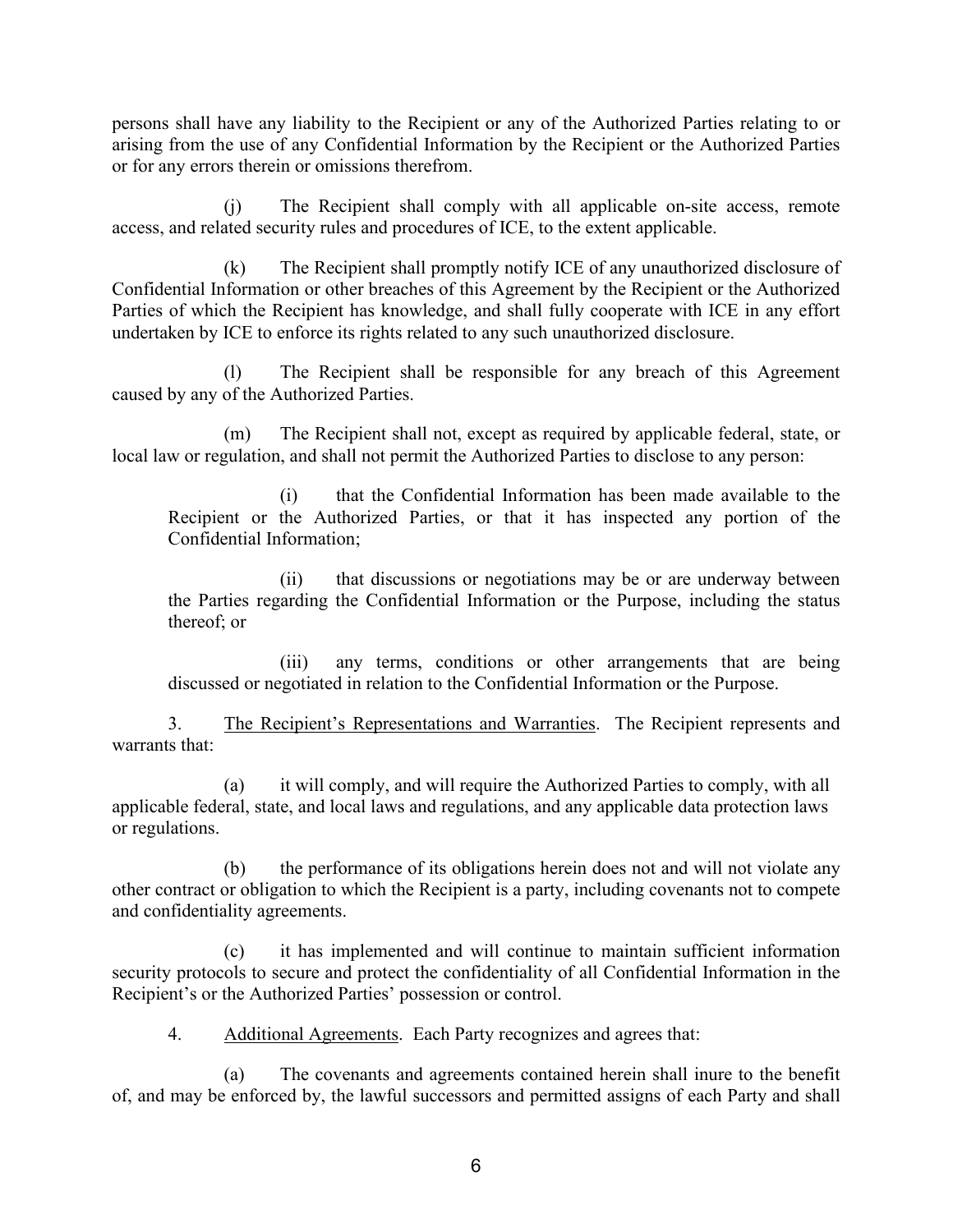survive any termination of the relationship between the Parties, whether such termination is at the instance of either Party, and regardless of the reasons therefore.

(b) The injury that ICE will suffer in the event of Recipient's breach of any covenant or agreement contained herein cannot be compensated by monetary damages alone, and Recipient therefore agrees that ICE, in addition to and without limiting any other remedies or rights which it may have either under this Agreement or otherwise, shall be entitled to specific performance and injunctive relief enjoining any such breach, or other equitable relief, from any court of competent jurisdiction, without a requirement of posting bond as a condition thereof or the showing of actual monetary damages in connection with such claim.

(c) Without limitation on the provisions of the immediately preceding paragraph, or any other remedies and damages available to ICE under applicable law, in the event that Recipient is in breach or violation of this Agreement, and as a result ICE seeks enforcement of the terms and conditions hereof, Recipient agrees to pay or reimburse ICE for all reasonable costs and attorneys' fees so incurred by ICE.

(d) The covenants contained herein shall be construed as agreements independent of each other and of any other provision of any contract between the parties hereto, and the existence of any claim or cause of action by Recipient against ICE, whether predicated upon this or any other contract, shall not constitute a defense to the enforcement by ICE of said covenants.

## **Trademarks**

The Company name, the Company logo, and all related names, logos, product and service names, designs, and slogans are trademarks of the Company or its affiliates or licensors. You must not use such marks without the prior written permission of the Company. All other names, logos, product and service names, designs, and slogans on this Website are the trademarks of their respective owners.

### **Prohibited Uses**

You may use the Website only for lawful purposes and in accordance with these Terms of Use. You agree not to use the Website in any way that violates any applicable federal, state, local, or international law or regulation (including, without limitation, any laws regarding the export of data or software to and from the US or other countries).

Additionally, You agree not to:

- Use the Website in any manner that could disable, overburden, damage, or impair the site or interfere with any other party's use of the Website, including their ability to engage in real time activities through the Website.
- Use any robot, spider, or other automatic device, process, or means to access the Website for any purpose, including monitoring or copying any of the material on the Website.
- Use any manual process to monitor or copy any of the material on the Website, or for any other purpose not expressly authorized in these Terms of Use, without our prior written consent.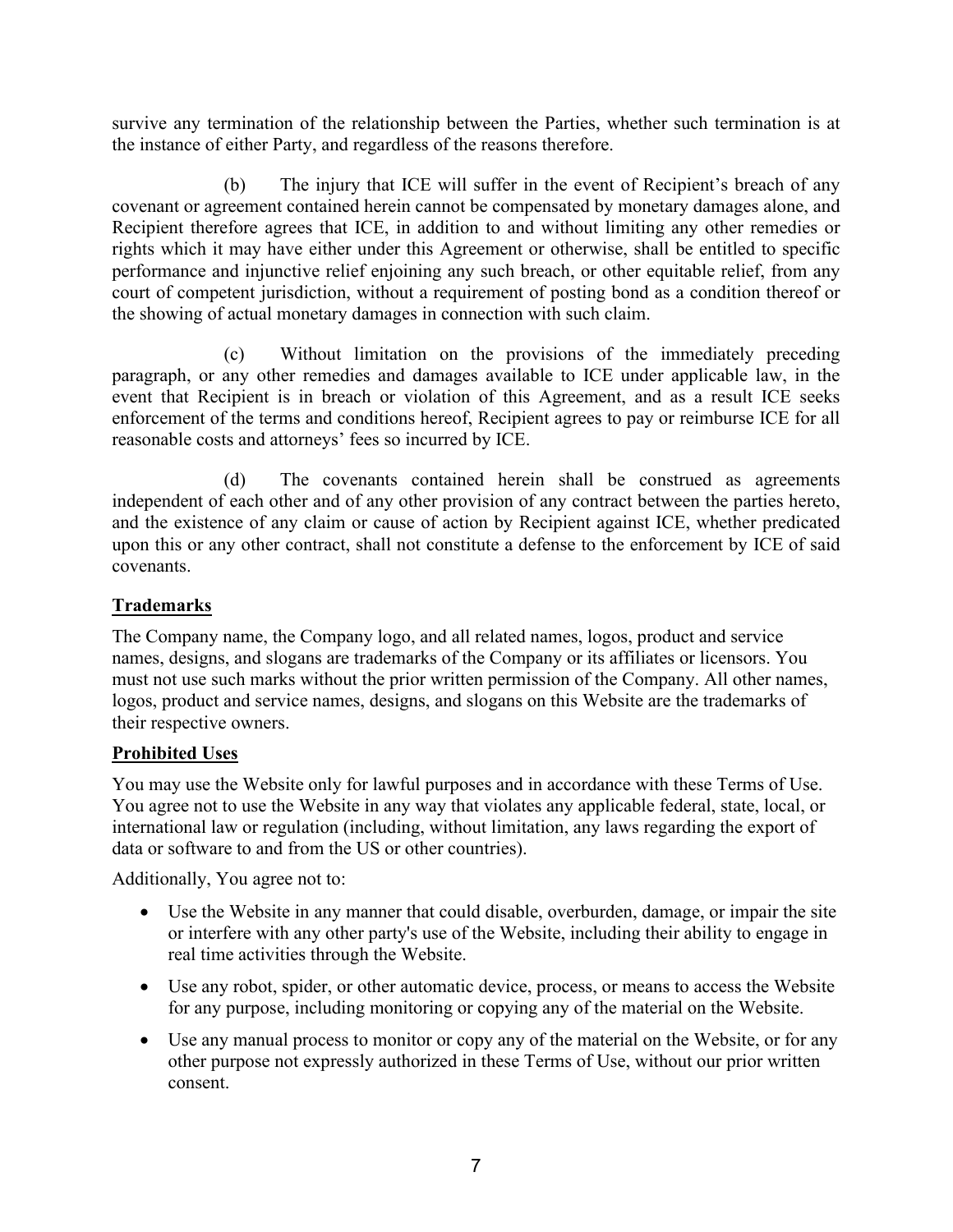- Use any device, software, or routine that interferes with the proper working of the Website.
- Introduce any viruses, Trojan horses, worms, logic bombs, or other material that is malicious or technologically harmful.
- Attempt to gain unauthorized access to, interfere with, damage, or disrupt any parts of the Website, the server on which the Website is stored, or any server, computer, or database connected to the Website.
- Attack the Website via a denial-of-service attack or a distributed denial-of-service attack.
- Otherwise attempt to interfere with the proper working of the Website.

### **Monitoring and Enforcement; Termination**

We have the right to:

- Take appropriate legal action, including without limitation, referral to law enforcement, for any illegal or unauthorized use of the Website.
- Terminate or suspend Your access to all or part of the Website for [any or no reason, including without limitation,] any violation of these Terms of Use.

Without limiting the foregoing, we have the right to cooperate fully with any law enforcement authorities or court order requesting or directing us to disclose Your identity or other information. YOU WAIVE AND HOLD HARMLESS THE COMPANY AND ITS AFFILIATES, LICENSEES, AND SERVICE PROVIDERS FROM ANY CLAIMS RESULTING FROM ANY ACTION TAKEN BY ANY OF THE FOREGOING PARTIES DURING, OR TAKEN AS A CONSEQUENCE OF, INVESTIGATIONS BY EITHER SUCH PARTIES OR LAW ENFORCEMENT AUTHORITIES.

We assume no liability for any action or inaction regarding transmissions, communications, or content provided by any user or third party. We have no liability or responsibility to anyone for performance or nonperformance of the activities described in this section.

#### **Reliance on Information Posted**

The information presented on or through the Website is made available solely for general information purposes. We do not warrant the accuracy, completeness, or usefulness of this information. Any reliance You place on such information is strictly at Your own risk. We disclaim all liability and responsibility arising from any reliance placed on such materials by You or any other visitor to the Website, or by anyone who may be informed of any of its contents.

This Website may include content provided by third parties. All statements and/or opinions expressed in these materials, and all articles and responses to questions and other content, other than the content provided by the Company, are solely the opinions and the responsibility of the person or entity providing those materials. These materials do not necessarily reflect the opinion of the Company. We are not responsible, or liable to You or any third party, for the content or accuracy of any materials provided by any third parties.

### **Changes to the Website**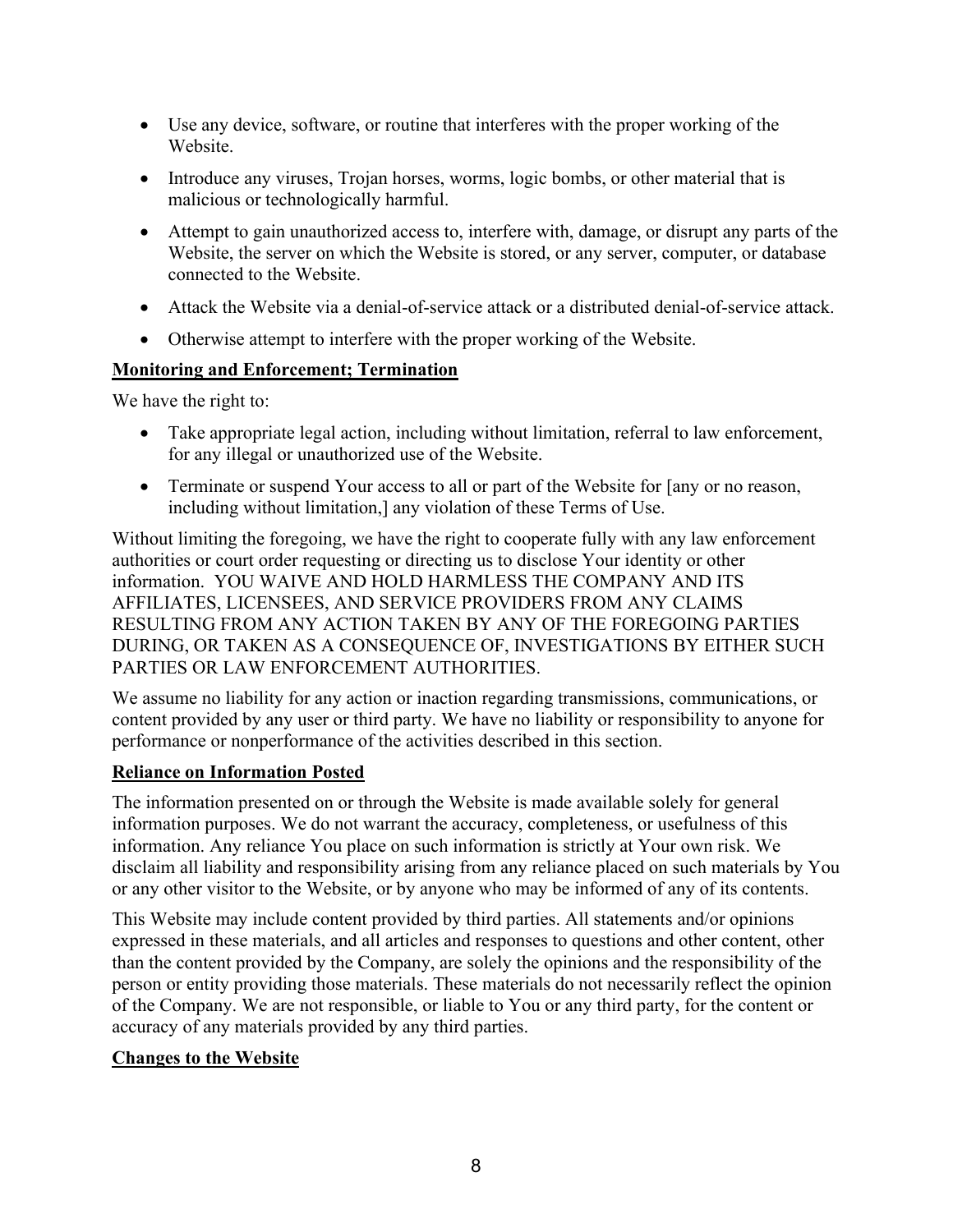We may update the content on this Website from time to time, but its content is not necessarily complete or up-to-date. Any of the material on the Website may be out of date at any given time, and we are under no obligation to update such material.

# **Information About You and Your Visits to the Website**

All information we collect on this Website is subject to our Privacy Policy HTTP://www.theice.com/privacy. By using the Website, You consent to all actions taken by us with respect to Your information in compliance with the Privacy Policy.

# **Links From the Website**

If the Website contains links to other sites and resources provided by third parties, these links are provided for Your convenience only. We have no control over the contents of those sites or resources, and accept no responsibility for them or for any loss or damage that may arise from Your use of them. If You decide to access any of the third-party websites linked to this Website, You do so entirely at Your own risk and subject to the terms and conditions of use for such websites.

## **Disclaimer of Warranties**

You understand that we cannot and do not guarantee or warrant that files available for downloading from the internet or the Website will be free of viruses or other destructive code. You are responsible for implementing sufficient procedures and checkpoints to satisfy Your particular requirements for anti-virus protection and accuracy of data input and output, and for maintaining a means external to our site for any reconstruction of any lost data. TO THE FULLEST EXTENT PROVIDED BY LAW, WE WILL NOT BE LIABLE FOR ANY LOSS OR DAMAGE CAUSED BY A DISTRIBUTED DENIAL-OF-SERVICE ATTACK, VIRUSES, OR OTHER TECHNOLOGICALLY HARMFUL MATERIAL THAT MAY INFECT YOUR COMPUTER EQUIPMENT, COMPUTER PROGRAMS, DATA, OR OTHER PROPRIETARY MATERIAL DUE TO YOUR USE OF THE WEBSITE OR ANY SERVICES OR ITEMS OBTAINED THROUGH THE WEBSITE OR TO YOUR DOWNLOADING OF ANY MATERIAL POSTED ON IT, OR ON ANY WEBSITE LINKED TO IT.

YOUR USE OF THE WEBSITE, ITS CONTENT, AND ANY SERVICES OR ITEMS OBTAINED THROUGH THE WEBSITE IS AT YOUR OWN RISK. THE WEBSITE, ITS CONTENT, AND ANY SERVICES OR ITEMS OBTAINED THROUGH THE WEBSITE ARE PROVIDED ON AN "AS IS" AND "AS AVAILABLE" BASIS, WITHOUT ANY WARRANTIES OF ANY KIND, EITHER EXPRESS OR IMPLIED. NEITHER THE COMPANY NOR ANY PERSON ASSOCIATED WITH THE COMPANY MAKES ANY WARRANTY OR REPRESENTATION WITH RESPECT TO THE COMPLETENESS, SECURITY, RELIABILITY, QUALITY, ACCURACY, OR AVAILABILITY OF THE WEBSITE. WITHOUT LIMITING THE FOREGOING, NEITHER THE COMPANY NOR ANYONE ASSOCIATED WITH THE COMPANY REPRESENTS OR WARRANTS THAT THE WEBSITE, ITS CONTENT, OR ANY SERVICES OR ITEMS OBTAINED THROUGH THE WEBSITE WILL BE ACCURATE, RELIABLE, ERROR-FREE, OR UNINTERRUPTED, THAT DEFECTS WILL BE CORRECTED, THAT OUR SITE OR THE SERVER THAT MAKES IT AVAILABLE ARE FREE OF VIRUSES OR OTHER HARMFUL COMPONENTS, OR THAT THE WEBSITE OR ANY SERVICES OR ITEMS OBTAINED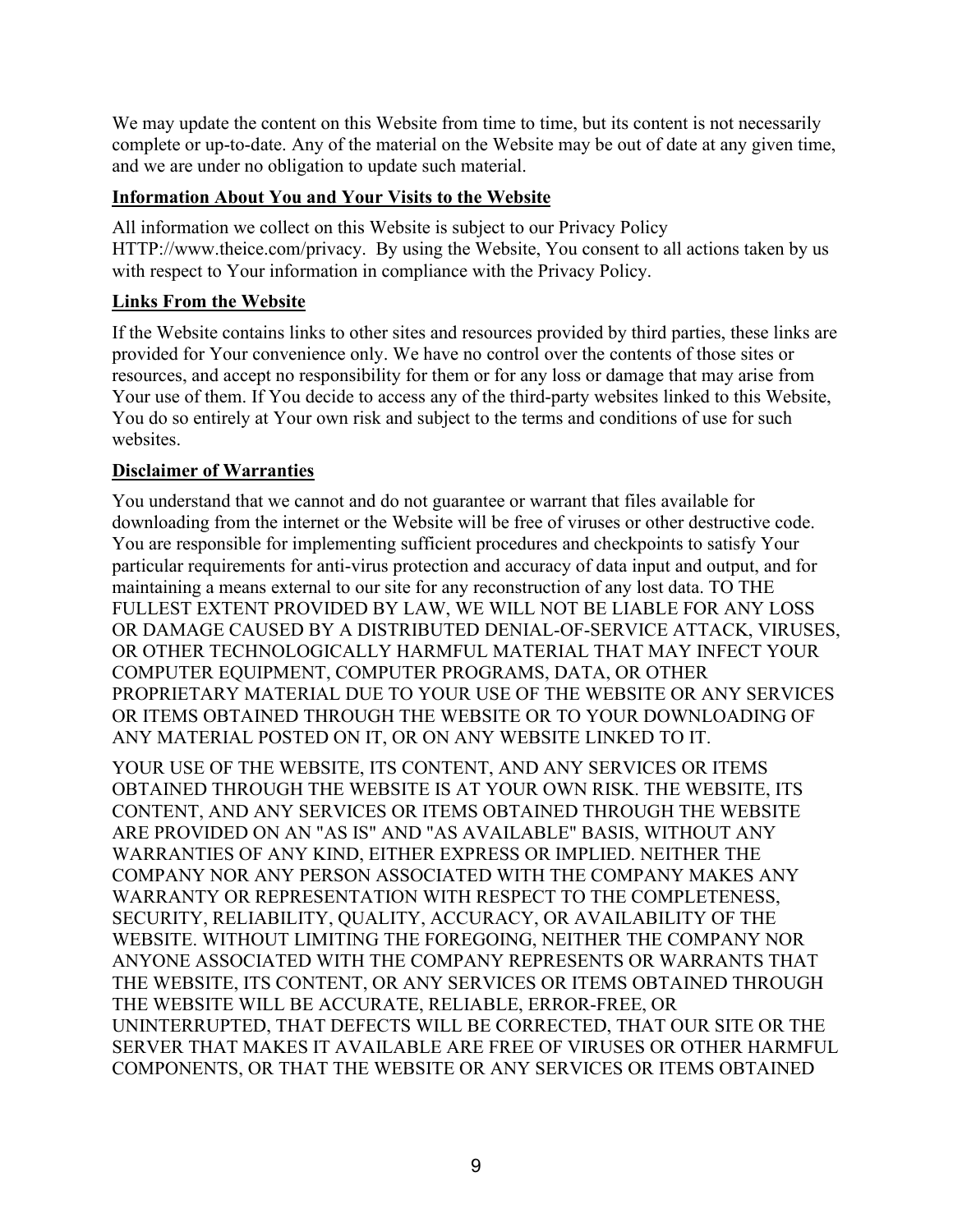THROUGH THE WEBSITE WILL OTHERWISE MEET YOUR NEEDS OR EXPECTATIONS.

TO THE FULLEST EXTENT PROVIDED BY LAW, THE COMPANY HEREBY DISCLAIMS ALL WARRANTIES OF ANY KIND, WHETHER EXPRESS OR IMPLIED, STATUTORY, OR OTHERWISE, INCLUDING BUT NOT LIMITED TO ANY WARRANTIES OF MERCHANTABILITY, NON-INFRINGEMENT, AND FITNESS FOR PARTICULAR PURPOSE.

THE FOREGOING DOES NOT AFFECT ANY WARRANTIES THAT CANNOT BE EXCLUDED OR LIMITED UNDER APPLICABLE LAW.

## **Limitation on Liability**

TO THE FULLEST EXTENT PROVIDED BY LAW, IN NO EVENT WILL THE COMPANY, ITS AFFILIATES, OR THEIR LICENSORS, SERVICE PROVIDERS, EMPLOYEES, AGENTS, OFFICERS, OR DIRECTORS BE LIABLE FOR DAMAGES OF ANY KIND, UNDER ANY LEGAL THEORY, ARISING OUT OF OR IN CONNECTION WITH YOUR USE, OR INABILITY TO USE, THE WEBSITE, ANY WEBSITES LINKED TO IT, ANY CONTENT ON THE WEBSITE OR SUCH OTHER WEBSITES, INCLUDING ANY DIRECT, INDIRECT, SPECIAL, INCIDENTAL, CONSEQUENTIAL, OR PUNITIVE DAMAGES, INCLUDING BUT NOT LIMITED TO, PERSONAL INJURY, PAIN AND SUFFERING, EMOTIONAL DISTRESS, LOSS OF REVENUE, LOSS OF PROFITS, LOSS OF BUSINESS OR ANTICIPATED SAVINGS, LOSS OF USE, LOSS OF GOODWILL, LOSS OF DATA, AND WHETHER CAUSED BY TORT (INCLUDING NEGLIGENCE), BREACH OF CONTRACT, OR OTHERWISE, EVEN IF FORESEEABLE.

The limitation of liability set out above does not apply to liability resulting from our gross negligence or willful misconduct.

THE FOREGOING DOES NOT AFFECT ANY LIABILITY THAT CANNOT BE EXCLUDED OR LIMITED UNDER APPLICABLE LAW.

# **Indemnification**

You agree to defend, indemnify, and hold harmless the Company, its affiliates, licensors, and service providers, and its and their respective officers, directors, employees, contractors, agents, licensors, suppliers, successors, and assigns from and against any claims, liabilities, damages, judgments, awards, losses, costs, expenses, or fees (including reasonable attorneys' fees) arising out of or relating to Your violation of these Terms of Use or Your use of the Website, including, but not limited to, Your User Contributions, any use of the Website's content, services, and products other than as expressly authorized in these Terms of Use, or Your use of any information obtained from the Website.

# <span id="page-9-0"></span>**Governing Law, Jurisdiction and Venue**

This Agreement and the rights and liabilities of the parties to the Agreement will be determined in accordance with the substantive laws of the State of Georgia without giving effect to any laws, rules or provisions that would cause the applications of laws of any jurisdiction other than those of the State of Georgia. Any legal suit, action, or proceeding arising out of or related to this Agreement or the matters contemplated hereunder shall be instituted exclusively in the federal courts of the United States or the courts of the State of Georgia in each case located in the City of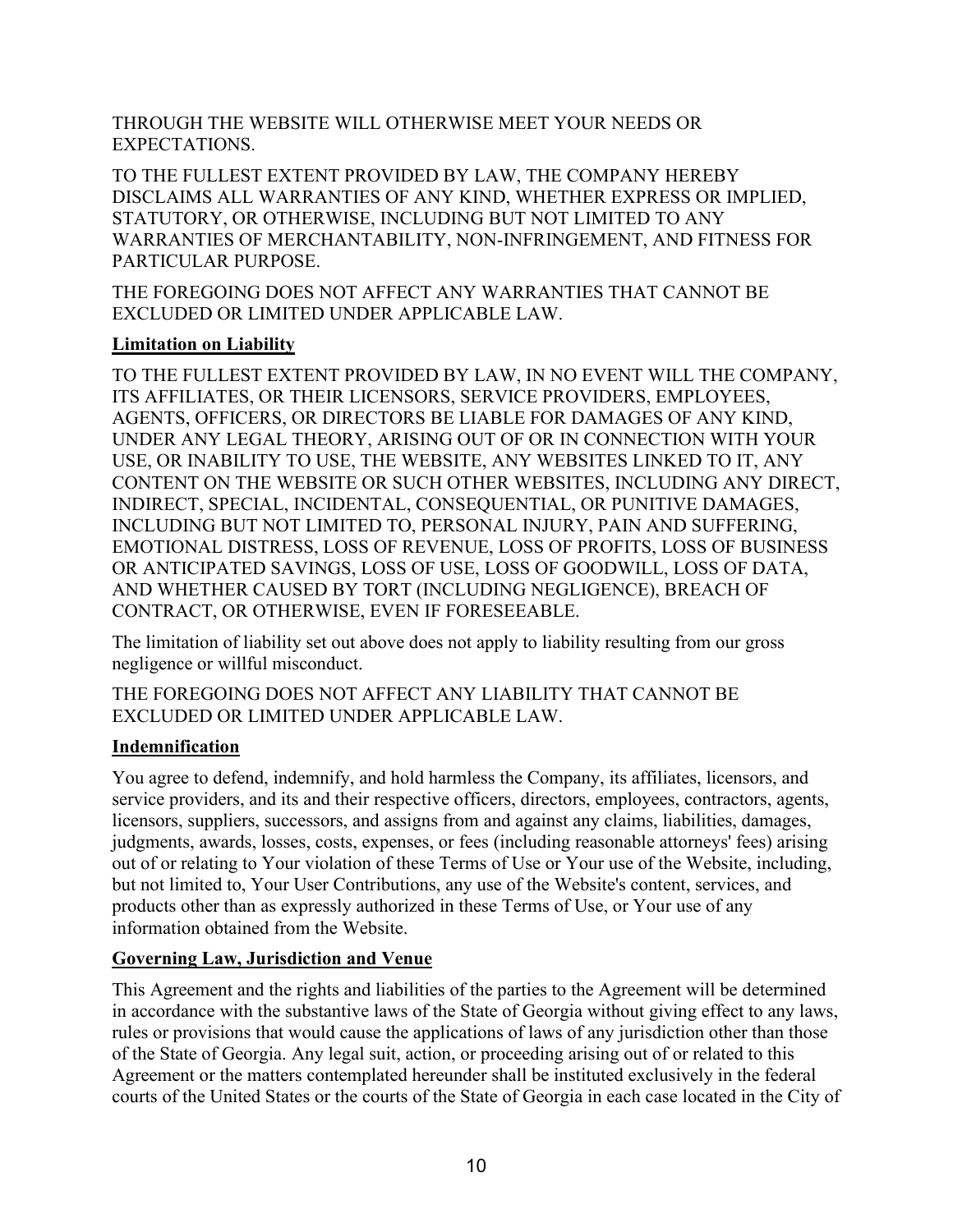Atlanta, and each Party irrevocably submits to the exclusive jurisdiction of such courts in any such suit, action, or proceeding and waives any objection based on improper venue or forum non conveniens. Service of process, summons, notice, or other document by mail to such Party's address set forth herein shall be effective service of process for any suit, action, or other proceeding brought in any such court.

# **Arbitration**

At Company's sole discretion, it may require You to submit any disputes arising from these Terms of Use or use of the Website, including disputes arising from or concerning their interpretation, violation, invalidity, non-performance, or termination, to final and binding arbitration under the Rules of Arbitration of the American Arbitration Association applying Georgia law.

## **Waiver of Jury Trial**

You hereby irrevocably and unconditionally waive, to the fullest extent permitted by applicable law, any right such You may have to a trial by jury in respect of any action directly or indirectly arising out, under or in connection with or relating to this Agreement.

## **Limitation on Time to File Claims**

ANY CAUSE OF ACTION OR CLAIM YOU MAY HAVE ARISING OUT OF OR RELATING TO THESE TERMS OF USE OR THE WEBSITE MUST BE COMMENCED WITHIN ONE (1) YEAR AFTER THE CAUSE OF ACTION ACCRUES; OTHERWISE, SUCH CAUSE OF ACTION OR CLAIM IS PERMANENTLY BARRED.

### **Waiver and Severability**

No waiver by the Company of any term or condition set out in these Terms of Use shall be deemed a further or continuing waiver of such term or condition or a waiver of any other term or condition, and any failure of the Company to assert a right or provision under these Terms of Use shall not constitute a waiver of such right or provision.

If any provision of these Terms of Use is held by a court or other tribunal of competent jurisdiction to be invalid, illegal, or unenforceable for any reason, such provision shall be eliminated or limited to the minimum extent such that the remaining provisions of the Terms of Use will continue in full force and effect.

# **Notice**

Unless otherwise provided, all notices and other communications required or permitted under this Agreement shall be in writing and shall be (i) emailed, (ii) mailed by United States first-class mail, postage prepaid, or (iii) delivered personally by hand or by a nationally recognized courier addressed to the party to be notified at the address set forth below or at such other address as such party may designate by ten (10) days advance written notice to the other parties thereto.

> ICE: Intercontinental Exchange Holdings, Inc. Attn: General Counsel 5660 New Northside Drive, 3rd Floor Atlanta, GA 30328 Email: legal-notices@theice.com